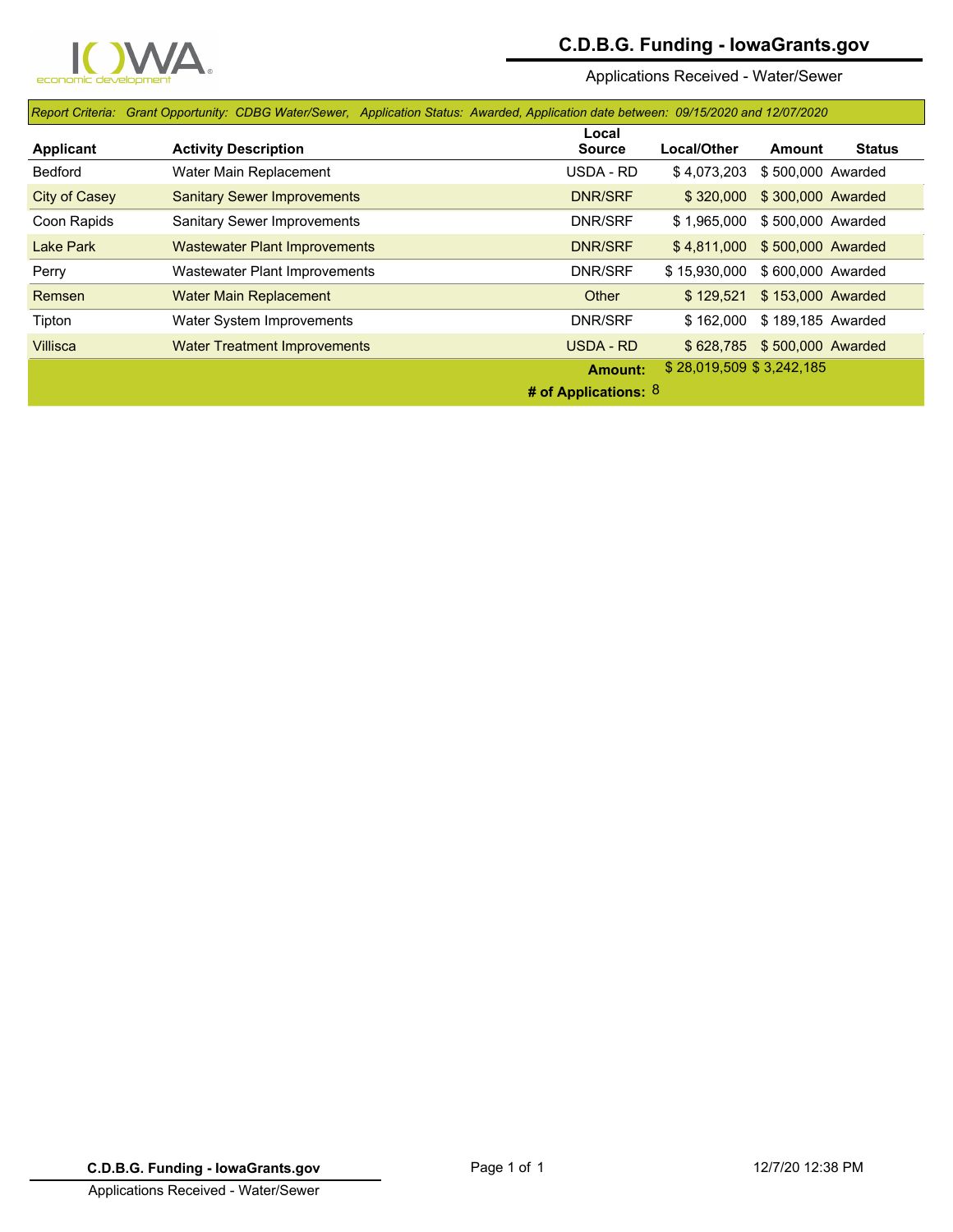

## **C.D.B.G. Funding - IowaGrants.gov**

Applications Received - Homebuyer Assistance

|                  | Report Criteria: Grant Opportunity: CDBG Homebuyer Assistance, Application Status: Awarded, Application date between: 09/15/2020 and 12/07/2020 |         |             |                       |               |
|------------------|-------------------------------------------------------------------------------------------------------------------------------------------------|---------|-------------|-----------------------|---------------|
| <b>Applicant</b> | Administrator                                                                                                                                   | Units   | Local/Other | Amount                | <b>Status</b> |
| Maguoketa        | East Central Intergovernmental Association                                                                                                      |         |             | \$0 \$103,400 Awarded |               |
|                  |                                                                                                                                                 | Amount: |             | $$0$ $$103.400$       |               |
|                  | # of Applications: 1                                                                                                                            |         |             |                       |               |